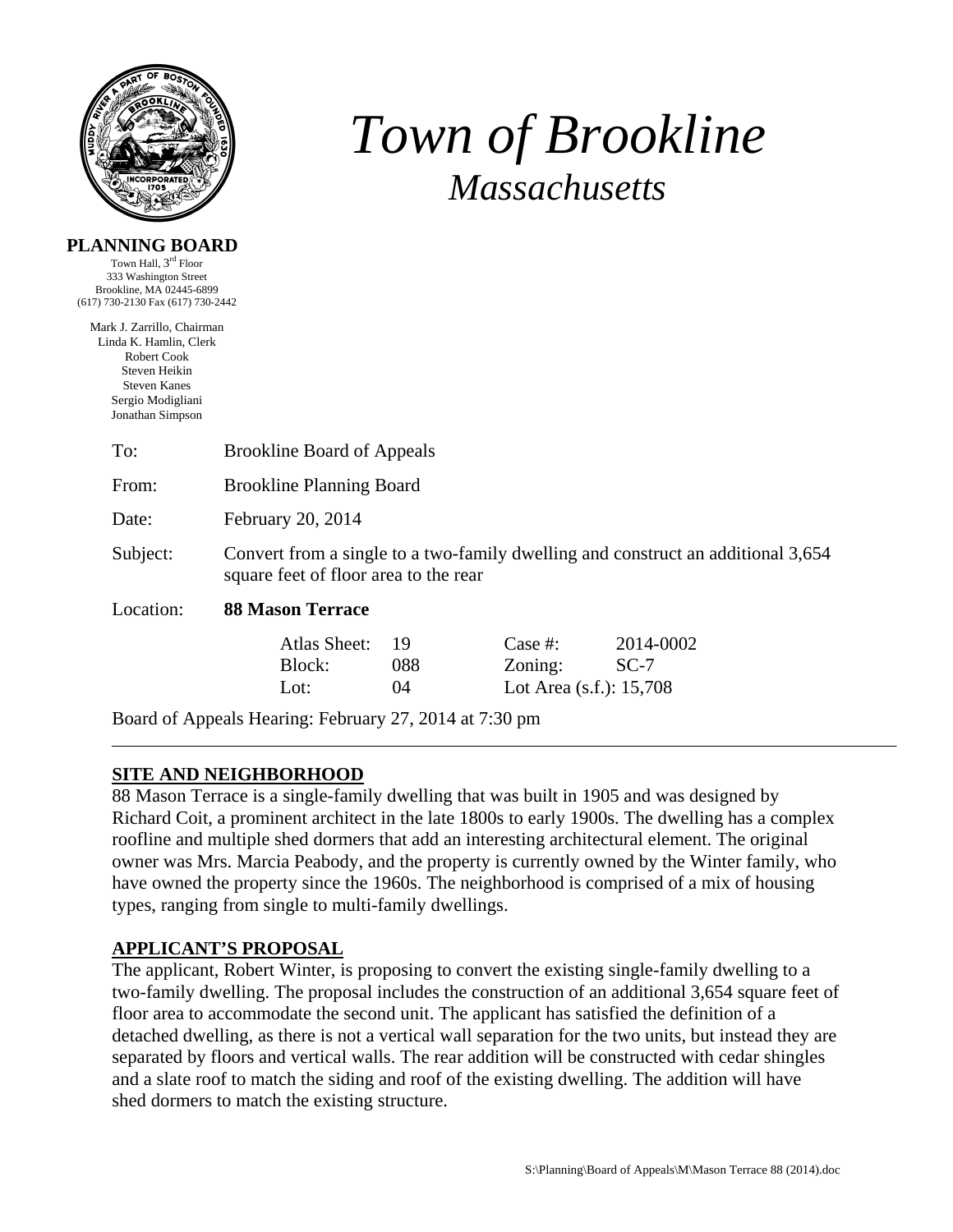#### **FINDINGS**

#### **Section 4.07** – Table of Use Regulations, Use #3

A detached dwelling converted for two-family occupancy is allowed by special permit in the SC-7 District. The applicant has slightly overlapped the first and second floors for the two units. Therefore, they are not considered two attached single-family dwellings.

### **PLANNING BOARD COMMENTS**

The Planning Board is supportive of the proposal to convert the dwelling from a single to a twofamily dwelling. A conversion to a two-family dwelling allows for a higher FAR from .35 to .50 in this zoning district. The proposed FAR will be .49 for the converted dwelling. The parking requirement of 5 spaces is met with four garage spaces and one parking spot located next to the existing kitchen. The yard setback requirements are all met for the proposed addition.

## **Therefore, the Planning Board recommends approval of the plans by Architex Team, Inc., dated 1/20/14, and the site plan by Terra Nova Survey Consultants, dated 12/2/13, subject to the following conditions:**

- 1. Prior to the issuance of a building permit, a final site plan and final existing and proposed floor plans and elevations shall be submitted subject to the review and approval of the Assistant Director of Regulatory Planning.
- 2. Prior to the issuance of a building permit, the applicant shall submit to the Building Commissioner for review and approval for conformance to the Board of Appeals decision: 1) a final site plan stamped and signed by a registered engineer or land surveyor; 2) final building elevations stamped and signed by a registered architect; and 3) evidence that the Board of Appeals decision has been recorded at the Registry of Deeds.

*tcr*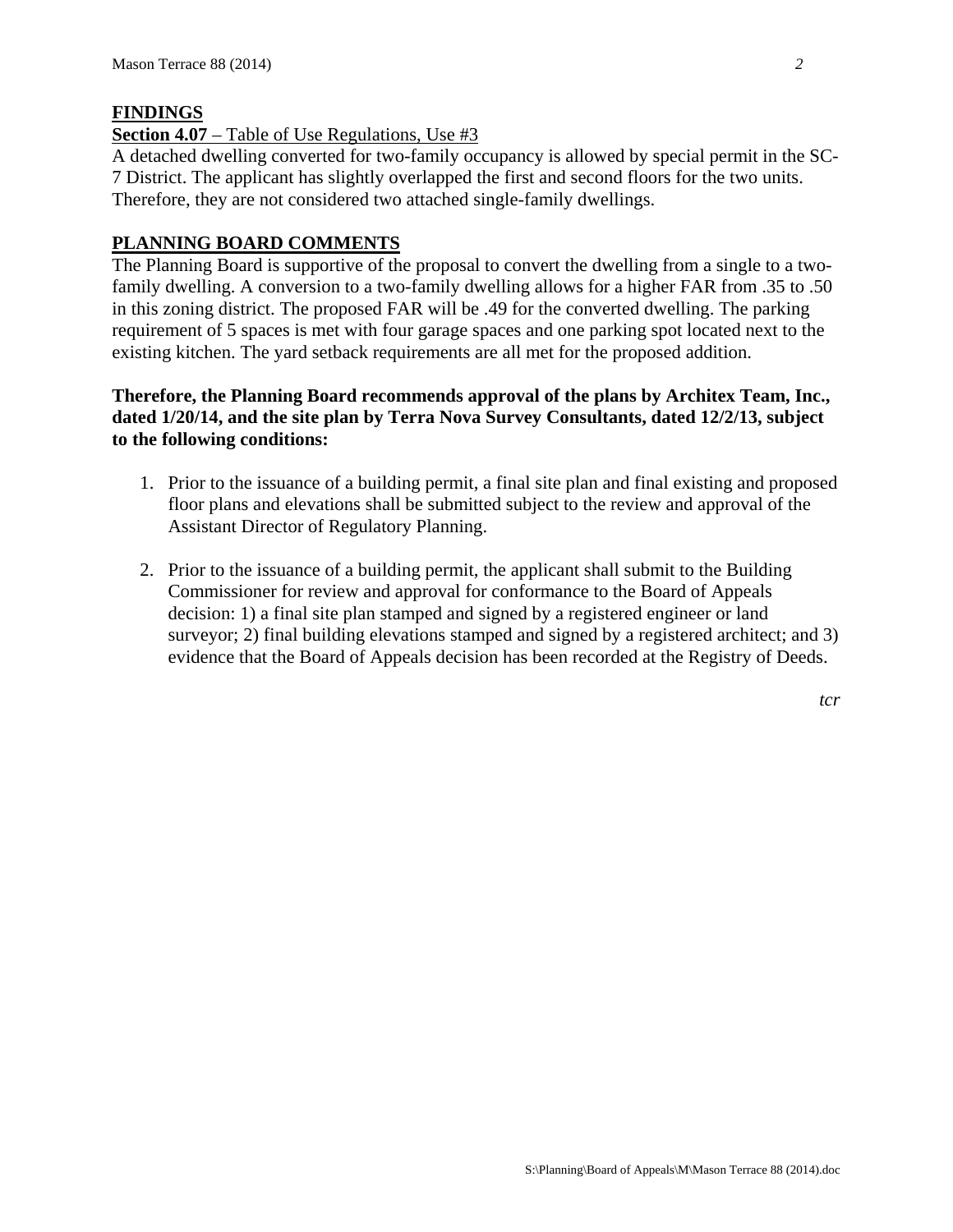

88 Mason Terrace Front Façade



Location for proposed addition showing existing garage